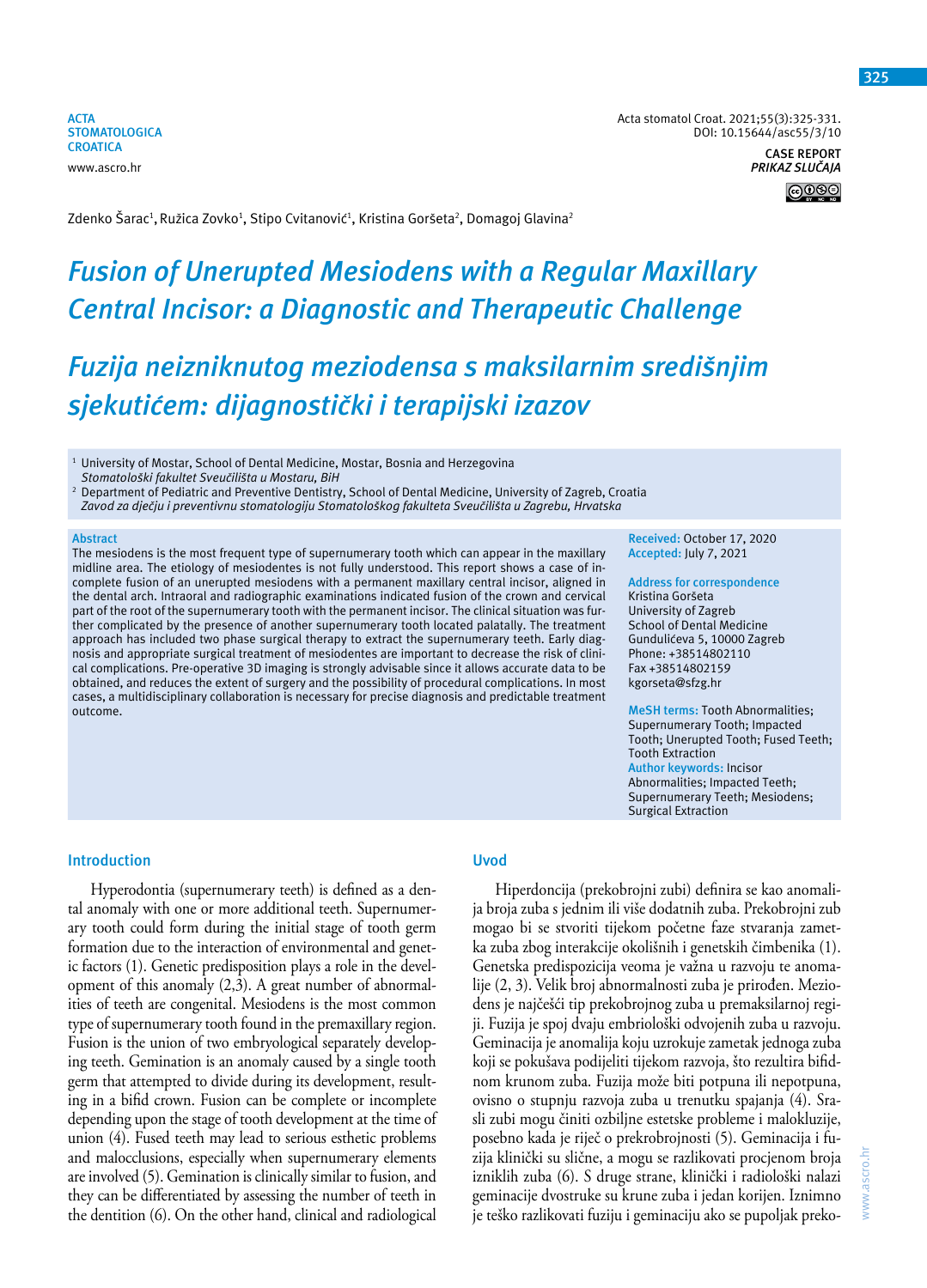findings of gemination are double crowns and a single root. It is extremely difficult to differentiate between fusion and gemination when a supernumerary tooth bud is attached to the adjacent one; hence the term 'double teeth' is often used (4).

Millazzo and Alexander (7) suggested counting of teeth in a jaw and that the abnormal tooth should be counted as a single one. If we determine a normal number of teeth, it is gemination, and if it is a reduced number in dental arch then we diagnose fusion. The diagnosis established in this way can be wrong if it is a fusion of a normal and supernumerary tooth or if it is a gemination associated with hypodontia. However, those situations are really rare (8). Hagman (9) found only one described case of fusion with a supernumerary tooth. Badole, Shenoi and Parlikar (10) showed an endodontic treatment of fused permanent supernumerary tooth with divided root canals and a periapical process.

Knežević et al. (11) found the incidence of 0.2% of double teeth in a Croatian population. In a sample of Jordanian dental patients, the incidence of double teeth was 0.42%, and the maxillary central incisors were the most commonly affected with the incidence of 3.6% (12). Hamasha and Al-Khateeb (12) stated that recognizing the condition facilitates the prosthetic, periodontal, orthodontic, and surgical treatment. Multidisciplinary approach to planning and treatment contributes to a more successful therapy (13, 14). Published reports describe fusion of supernumerary with permanent teeth, mostly for teeth which are already completely erupted (13-17).

This study presents a case of incomplete fusion of an unerupted mesiodens with a permanent upper-central incisor placed in the dental arch. Another supernumerary tooth was placed palatally, which made the clinical procedure more complicated.

#### **Case report**

A 17-year-old boy was referred by orthodontist for further examination of the excessive teeth in a frontal region of the upper jaw with a recommendation for extraction. The medical history revealed that three years before he suffered from pain in a frontal region, which was taken care of by endodontic treatment of the tooth 21. The medical history confirmed that the patient was in good health. He denied hypersensitivity to drugs and anesthetic agents.

The intraoral examination revealed a labial displacement of the tooth 11, whereas supernumerary teeth were not erupted. A periapical radiological analysis confirmed the diagnosis of hyperdontia. The presence of osteolytic shadow in the periapical area of 11 and 21, was found (Figure 1). A clear case of tooth sensitivity 11 and 22 was determined by thermal test using ethyl-chloride spray (cold test). The patient was obviously concerned and mildly anxious. During the preoperative preparation the patient and his parents were informed about treatment objectives and procedures.

Surgical procedure was performed under local infiltration anesthesia with Ubistesin forte, containing Articain hydrochloride/Epinephrine 1/100 000 (3M ESPE, Seefeld, Germany). One-sided vestibular relieving incision along the edge of gingiva was performed, thus enabling visibility, and at the

brojnog zuba spoji sa susjednim, pa se često koristi izraz *dvostruki zubi* (4).

Milazzo i Alexander (7) predlažu da se izbroje zubi u čeljusti, a da se abnormalni zub broji kao jedan. Ako se pritom utvrdi normalan broj zuba, riječ je o geminaciji, a ako ih je manje u zubnom luku, dijagnosticira se fuzija. Tako postavljena dijagnoza može biti pogrešna ako se radi o nalazu fuzije normalnoga i prekobrojnoga zuba ili geminacije povezane s hipodoncijom. No takve su situacije ekstremno rijetke (8). Hagman (9) je pronašao samo jedan opisani slučaj fuzije s prekobrojnim zubom. Badole, Shenoi i Parlikar (10) opisuju endodontski tretman prekobrojnoga i trajnoga zuba s fuzijom s razdvojenim korijenskim kanalima i periapikalnim procesom.

Knežević i suradnici (11) ustanovili su u hrvatskoj populaciji pojavnost dvostrukih zuba od 0,2 %. U uzorku jordanskih stomatoloških pacijenata učestalost dvostrukih zuba bila je 0,42 %, a maksilarni središnji sjekutići imali su najčešće incidenciju od 3,6 % (12). Hamasha i Al-Khateeb (12) smatraju da rana dijagnostika navedenih stanja olakšava protetsku, parodontološku, ortodontsku i kiruršku terapiju. Multidisciplinarni pristup u planiranju i liječenju pridonosi uspješnoj terapiji (13, 14).

U objavljenim izvještajima opisana je fuzija prekomjernoga zuba s trajnim zubima, uglavnom za one koji su već u cijelosti iznikli (13 – 17).

U ovom radu opisan je slučaj nepotpune fuzije neizniknutoga prekobrojnog zuba s trajnim zubom u zubnome luku. Dijagnosticiran je još jedan palatinalno smješten prekobrojni zub koji je dodatno zakomplicirao kliničku sliku.

#### **Prikaz slučaja**

Sedamnaestogodišnjega pacijenta B. S. ortodont je poslao na pregled s kliničkim i radiološkim nalazom dvaju neizniknutih prekobrojnih zuba u frontalnoj regiji gornje čeljusti i s preporukom za ekstrakciju. Iz anamneze je bilo jasno da je unatrag tri godine trpio bolove u frontalnoj regiji koji su tada završili endodontskim liječenjem zuba 21. Anamneza je potvrdila da je pacijent dobrog zdravlja. Negirao je alergije i preosjetljivost na lijekove.

Intraoralnim pregledom ustanovljen je labijalni pomak zuba 11, a prekobrojni zubi nisu bili vidljivi u usnoj šupljini. Analizom panoramske radiološke snimke potvrđena je uputna dijagnoza hiperdoncije. Ustanovljena je i osteolitička sjena u periapikalnoj regiji 11 i 21 (slika 1.). Uredan nalaz senzibiliteta zuba 11 i 12 dobiven je ispitivanjem hladnoćom s pomoću etil-kloridnog spreja (test hladnoćom). Pacijent je bio vidno zabrinut i blago anksiozan. Tijekom predoperacijske pripreme pacijent i njegovi roditelji obaviješteni su o ciljevima i postupcima liječenja.

Kirurški postupak proveden je u lokalnoj infiltracijskoj anesteziji dvjema ampulama anestetika Ubistesin forte koje sadržavaju Artikain hidroklorid/Epinefrin 1/100 000 (3M ESPE, Seefeld, Njemačka). Jednostrani rasterećeni vestibularni rez uz rub gingive omogućio je vestibularnu preglednost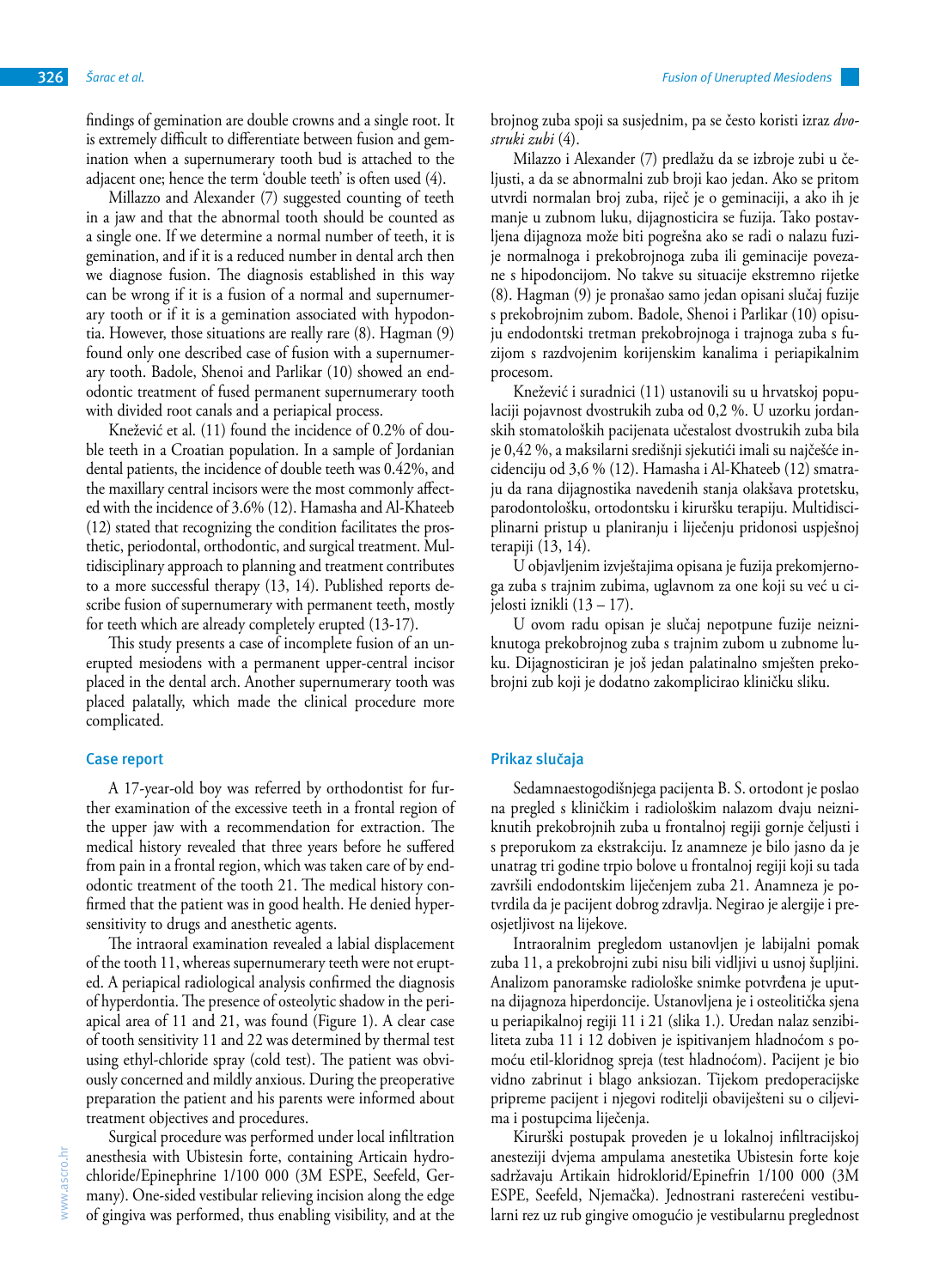same time lifting of the palatal flap that gave maximum intraoperative insight and a quick closure of surgical wound. Detaching the supernumerary tooth from the surrounding bone on the palatal side was performed with physio dispenser device INTRAsurg 300 (KaVo, Biberach, Germany) using 0.9 % solution of sodium chloride for cooling. The bone opening from vestibular side was made with care due to squeezed incisors and the fact that substantial deficit of bone structure may cause the problem during the postoperative recovery process. The finding on the panoramic radiograph more clearly showed an excessive tooth that was placed palatally and later extracted with a Bein lever. By accessing it from the vestibular side, the tooth descended through the palatal released mucosal and bone opening. The supernumerary tooth had a similar morphology as a maxillary canine (Figure 2).

One supernumerary tooth was rotated, positioned vestibularly and interincisaly, and it seemed to be connected with the endodontically treated tooth 21. It was attached to crown region and cervical part of root (Figure 3). Such intraoperative finding was not expected. Consequently, it was not our intention to disrupt a good surgical cooperation with the patient by unplanned prolongation of the surgical procedure. It was also assumed that detaching and extraction of vestibularly positioned supernumerary tooth would lead to a larger bone destruction, and consequently, unwanted recession of interincisal papilla in frontal area. We used intraoperative insight for a better planning, and the vestibularly positioned supernumerary tooth was not extracted during this visit. The first surgical procedure was completed after extraction of the palatally positioned supernumerary tooth, and sutures were placed.

The patient's postoperative recovery went normally. The patient was monitored multiple times after the surgical procedure. A targeted periapical radiograph showed interincisal vertical position of the second supernumerary tooth (Figure 3). During the follow-up examinations a significant interincisal withdrawal of gingiva was found. After radiographic analysis, it was clearly possible to confirm the fusion of the unerupted mesiodens in dentition. After full recovery of soft and hard tissues in the area and several consultative examinations with the pediatric dentist and orthodontist, the next surgical procedure started. During the second operative procedure, the Nowak Peter incision was applied, which allowed the overview of the entire crown and part of the root of supernumerary tooth (Figure 4).

The crown of the vestibularly interincisally located mesiodens was detached from the permanent tooth 21 by using the flat end taper long diamond bur (EDENTA AG-Swiss, St Galen, Switzerland). After separation, the supernumerary tooth was extracted completely (Figure 5). In the area of fusion of two crowns on the tooth 21 the excess of fusion material remained and was estimated by the consistency as dentin and enamel (Figure 6). The tooth 21 was morphologically shaped and polished by a beveled diamond shaped bur cylinder (EDENTA AG-Swiss, St. Galen, Switzerland) and additionally polished by fine flame-shaped polisher (Figure 7). At the very top of incisal flap, a submucosal periosteal graft was prepared and transferred to the interincisal papilla position. It was covered by a raised mucosal flap. The surgical procei istodobno odizanje palatinalnog režnja, maksimalni intraoperativni uvid i brzo zatvaranje kirurške rane. Oslobađanje zuba od okolne kosti s palatinalne strane učinjeno je fiziodispenzerskim aparatom Intrasurg 300 (KaVo, Biberach, Njemačka), uz hlađenje izotoničnom 0,9-postotnom otopinom natrijeva klorida (NaCl). Kost je s vestibularne strane otvorena pažljivo zbog stisnutih sjekutića i činjenice da značajan deficit koštane strukture može prouzročiti problem tijekom poslijeoperacijskoga oporavka. Na panoramskoj rendgenskoj slici jasnije se vidi palatinalno postavljen prekobrojni zub koji je izvađen Beinovom polugom. Pristupajući mu s vestibularne strane zub je spušten kroz nepčano oslobođeni otvor sluznice i kosti. Prekomjerni zub bio je slične morfologije kao i maksilarni očnjak (slika 2.).

Jedan prekobrojni zub je rotiran, postavljen je vestibularno i interincizalno i činilo se da je povezan s endodontski liječenim zubom 21. Pričvršćen je za područje krune i cervikalni dio korijena (slika 3.). Takav intraoperativni nalaz nije bio očekivan. Zbog toga nije bila namjera poremetiti dobru kiruršku suradnju s pacijentom neplaniranim produljenjem kirurškog postupka. Pretpostavilo se da će razdvajanje i ekstrakcija vestibularno postavljenoga prekobrojnog zuba sada znatno više oštetiti kost te će se posljedično pojaviti recesija interincizalne papile u fronti, što se nastojalo izbjeći. Intraoperativni uvid iskorišten je za bolje planiranje, a vestibularno postavljeni prekobrojni zub nije ekstrahiran u prvom zahvatu. Ekstrakcijom palatinalno smještena prekobrojnog zuba završio je prvi kirurški postupak i postavljeni su šavovi.

Poslijeoperacijski oporavak pacijenta protekao je uredno. Pacijent je kontroliran više puta poslije kirurškog postupka. Snimljen je ciljani retroalveolarni RTG koji je pokazao interincizalni vertikalni položaj drugoga prekobrojnog zuba (slika 3.). Na kontrolnim pregledima ustanovljeno je značajno interincizalno povlačenje gingive. Sada se mogla jasno potvrditi već vidljiva fuzija neizrasloga prekobrojnoga zuba i u zubnom nizu lijevog inciziva. Nakon potpunoga poslijeoperacijskoga oporavka mekih i tvrdih tkiva u području, nekoliko konzultacijskih pregleda sa specijalistima za dječju stomatologiju i pregleda ortodonta, pristupilo se drugom kirurškom postupku. Tijekom tog zahvata učinjen je Nowakov rez koji je omogućio pregled cijele krune i dijela korijena prekobrojnog zuba (slika 4.). Kruna vestibularno, interincizalno smještenoga prekobrojnog zuba separirana je od trajnoga zuba 21 dijamantnim turbinskim svrdlom (EDENTA AG-Swiss, St Galen, Švicarska).

Nakon separacije prekobrojni zub je u cijelosti izvađen (slika 5.). U području fuzije dviju kruna na trajnom zubu 21 ostao je suvišak fuzijske mase koja se vizualno procijenila kao dentinska i caklinska (slika 6.) pa se zub 21 morfološki modelirao i polirao turbinskim koničnim finirerskim svrdlom (EDENTA AG-Swiss, St Galen, Švicarska) i dodatno polirao gumicom za poliranje (slika 7.). U samome vrhu incizijskoga režnja prepariran je submukozno periostalni transplantat i premješten je na mjesto papile interincizalno. Prekriven je podignutim mukoznim režnjem. Kontrolirajući postavljeni transplantat, kirurški je postupak završio šivanjem (slika 8.).

Nakon što su poslije osam dana izvađeni šavovi, estetika interincizalne regije bila je zadovoljavajuća (slika 9.). Na kon-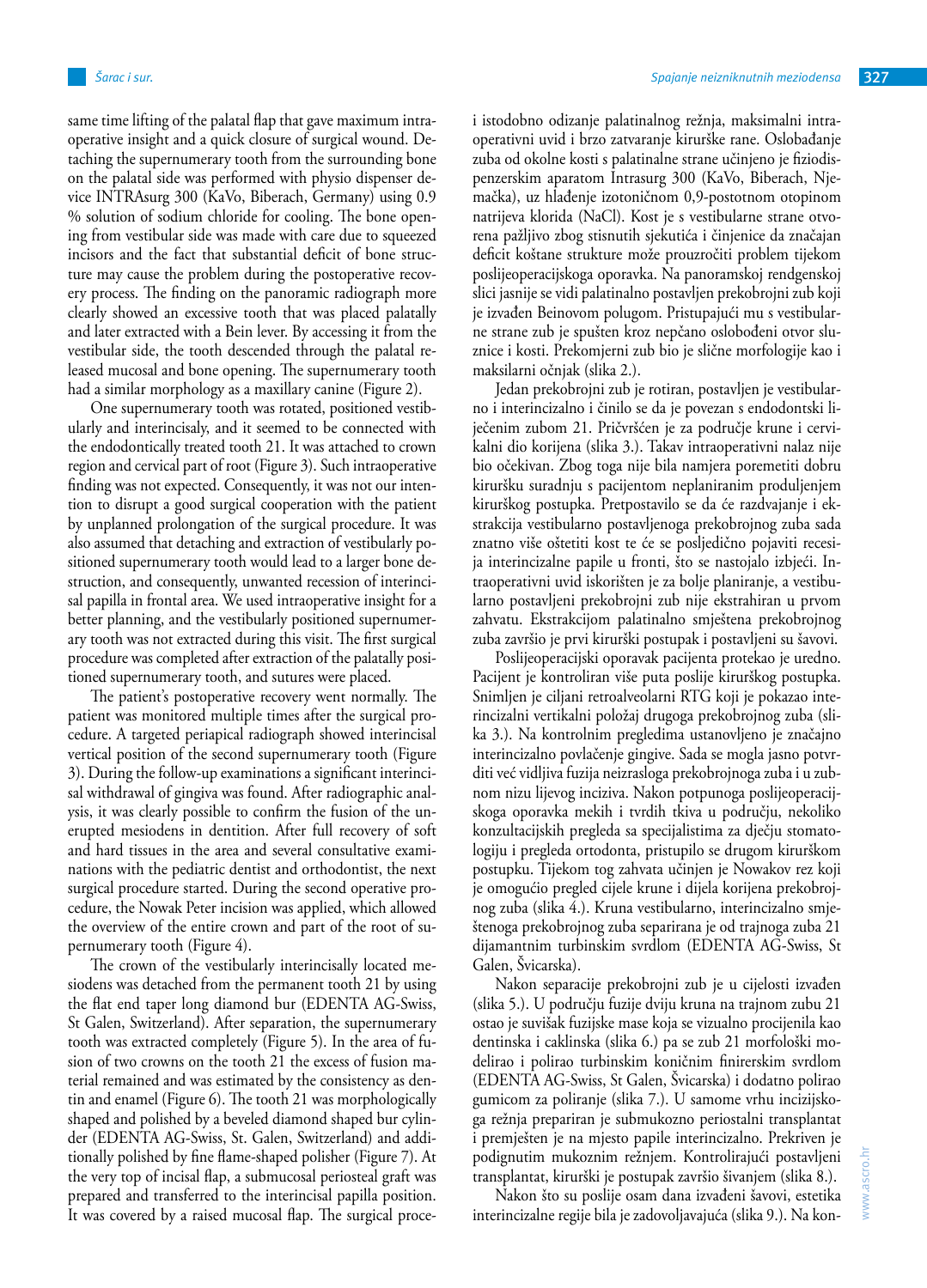

- Figure 1 Panoramic radiograph showing the osteolytic shadow in the periapical region of teeth 11, 21, which overlaps with the structures of the nasal region and two supernumerary teeth.
- **Slika 1.** Panoramska radiografija osteolitička sjena u periapikalnom području zuba 11, 21 koja se preklapa sa strukturama nosne regije i dvama prekobrojnim zubima
- Figure 2 Palatally located right supernumerary tooth after extraction.
- **Slika 2.** Palatinalno smješten desni prekobrojni zub nakon ekstrakcije
- **Figure 3** Periapical radiograph showing a mesiodens in the interincisal region, and indicating the possibility of fusion with the crown of the tooth 21.
- **Slika 3.** Periapikalna radiološka snimka prekobrojni zub smješten je interincizalno i upućuje na moguće spajanje s krunom zuba 21
- **Figure 4** Vestibular incision was performed according to Nowak Peter, which allowed the overview of the entire crown and part of the root of supernumerary tooth.
- **Slika 4.** Vestibularni rez učinjen prema Peteru Nowaku omogućio je pregled cijele krune i dijela korijena prekobrojnog zuba
- **Figure 5** Vestibularly located mesiodens after separation and extraction.
- **Slika 5.** Vestibularno smješten prekobrojni zub nakon odvajanja i ekstrakcije
- **Figure 6** Excess of fusion material left on tooth 21 was assessed as dentin and enamel.
- **Slika 6.** Na zubu 21 ostao je suvišak fuzijske mase vizualno je procijenjena kao dentinska i caklinska
- **Figure 7** Polished tooth 21 after removal of residual enamel and dentine.
- **Slika 7.** Polirani zub 21 nakon uklanjanja zaostale cakline i dentina
- **Figure 8** Submucosal periosteal graft was placed interincisally on the position of the papilla, covered by raised mucosal flap, and secured with sutures.
- **Slika 8.** Submukozno periostalni transplantat postavljen je na mjesto papile interincizalno, prekriven je podignutim mukoznim režnjem i postavljeni su šavovi
- **Figure 9** Eight days after surgery, there is a visible wound healing process.
- **Slika 9.** Osam dana poslije operacije s vidljivim procesom cijeljenja rane
- Figure 10 Six weeks later, the healing of the papilla and surrounding mucosa is visible in interincisal region
- **Slika 10.** Nakon šest tjedana u interincizalnoj regiji uočava se cijeljenje zubne papile i okolne mukoze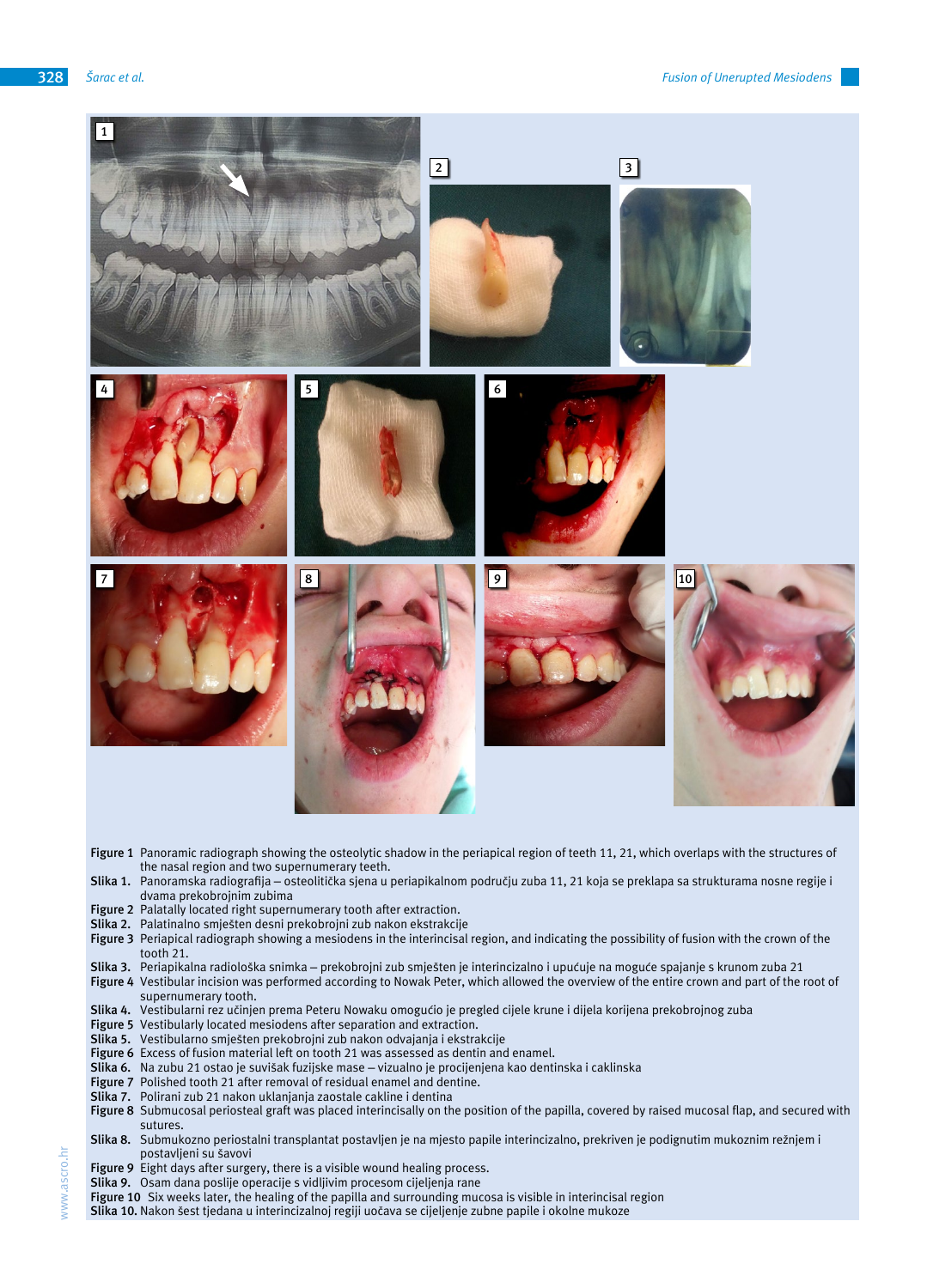dure was completed by suturing and controlling the placed graft (Figure 8).

Eight days later, the stitches were removed and the esthetics of interincisal region was satisfactory (Figure 9). Six weeks later, healing of the dental papilla and the surrounding mucosa was visible in the interincisal region (Figure 10).

#### **Discussion**

Fusion between the unerupted supernumerary tooth and the erupted permanent tooth is a rare occurrence (8, 9, 11, 12). In the presented case, the clinical examination could not determine fusion because both supernumerary teeth were unerupted. Later on, it was not easy to distinguish the fusion line on panoramic and targeted periapical radiographs. According to European Academy of Pediatric Dentistry (EAPD) guidelines (15) it seems reasonable that cone beam computed tomography (CBCT) could be applied in cases of unerupted, impacted and ectopic teeth. Its use could be considered in cases where it is likely to influence the management and where conventional radiographs fail to provide sufficient information (15, 16).

Rajab and Hamdan (17) estimated by clinical and radiological examination that 18.4% of the patients with hyperdontia had two supernumerary teeth among children aged 5-15 years in Jordan. Srivastava (18) stated that the occurrence of supernumerary teeth or fusion is not so rare among the population in India. Nevertheless, the occurrence of fusion of two supernumerary teeth in primary dentition is very rare (18). Cho (19) stated that in Hong Kong double teeth are more often seen in deciduous dentition than in permanent dentition. Knežević et al. (11) showed that there is a higher frequency of supernumerary teeth in the upper (71.4%) than in the lower jaw (28.6%) in population of Croatia, and that anomalies were more frequent unilaterally (85.7%) than bilaterally (14.3%).

During the treatment plan development, multidisciplinary consultations with orthodontist, pediatric dentist, and periodontist were held, including suggestions for orthodontic extraction of fused and rotated supernumerary tooth after separation. The orthodontist proposed the extraction of endodontically treated tooth 21 which was already aligned in the dental arch, but the surgeon and the pediatric dentist didn't agree and proposed two-phase extraction of supernumerary teeth. However, after evaluating different approaches to the treatment plan, it was decided to implement therapeutic procedure that would be uncomplicated and with a predictable outcome. According to all the statements in the literature, multidisciplinary approach was needed to establish the most appropriate treatment plan (13-14, 16). A twophase treatment was useful because post-operative bone recovery was enabled after the first surgical procedure, which created a solid base on which the interincisal papilla could be formed in a better way. By using the two-phase surgical procedure, esthetic and functional criteria were met. The patient was satisfied with the final outcome of the therapy.

trolnom kliničkom pregledu poslije šest tjedana ustanovljeno je da su zubna papila i mukoza u interincizalnoj regiji zacijelile u cijelosti (slika 10.).

#### **Rasprava**

Fuzija neizniknuloga prekobrojnoga i izniknuloga trajnoga zuba rijedak je nalaz (8, 9, 11, 12). U opisanom slučaju kliničkim se pregledom nije mogla utvrditi fuzija jer oba prekobrojna zuba nisu iznikla u usnu šupljinu. Poslije nije bilo jednostavno razlučiti kako odrediti liniju fuzije na panoramskim i ciljanim periapikalnim radiogramima. Prema smjernicama Europske akademije za dječju stomatologiju (EAPD) (15), čini se razumnim da se računalna tomografija konusne zrake (CBCT) može primijeniti u slučaju neizniknutih, impaktiranih i ektopičnih zuba. Njegova bi se uporaba mogla razmotriti i kada se pretpostavlja da će utjecati na način liječenja i kada konvencionalni radiografi ne daju dovoljno podataka (15, 16).

Rajab i Hamdan (17) procijenili su kliničkim i radiološkim pregledom među djecom u dobi od 5 do 15 godina u Jordanu da je 18,4 % pacijenata s hiperdoncijom imalo dva prekobrojna zuba. Srivastava (18) je pokazao da pojava prekobrojnih zuba ili fuzija nije tako rijetka u indijskoj populaciji. Ipak, fuzija dvaju prekobrojnih zuba u primarnoj denticiji vrlo je rijetka (18). Cho (19) je izjavio da se u Hong Kongu dvostruki zubi češće vide u mliječnoj nego u trajnoj denticiji. Knežević i ostali (11) pokazali su da je u hrvatskoj populaciji veća učestalost prekobrojnih zuba u gornjoj čeljusti (71,4 %) nego u donjoj (28,6%), a anomalije su češće jednostrano (85,7 %) nego obostrano (14,3 %).

Tijekom razrade plana liječenja obavljene su multidisciplinarne konzultacije s ortodontom, dječjim stomatologom i parodontologom, uključujući i prijedloge za ortodontsko vađenje srasloga i rotiranoga prekobrojnoga zuba nakon separacije. Ortodont je predložio vađenje endodontski liječenoga zuba 21 koji je već bio u zubnom nizu, ali kirurg i dječji stomatolog nisu se složili i predložili su dvofazno vađenje prekobrojnih zuba. No nakon procjene različitih pristupa planu liječenja, odlučeno je primijeniti za pacijenta manje zahtjevan terapijski postupak s predvidljivim ishodom. Prema svim opisima u literaturi, multidisciplinarni pristup bio je potreban za pripremu najprikladnijega plana liječenja (13 – 14, 16). Dvofazni rad bio je koristan jer je nakon prvoga kirurškog zahvata omogućen poslijeoperacijski oporavak kostiju, što je stvorilo čvrstu podlogu na kojoj se bolje formirala interincizalna papila. Dvofaznim kirurškim postupkom zadovoljeni su estetski i funkcionalni kriteriji. Pacijent je bio zadovoljan konačnim ishodom terapije.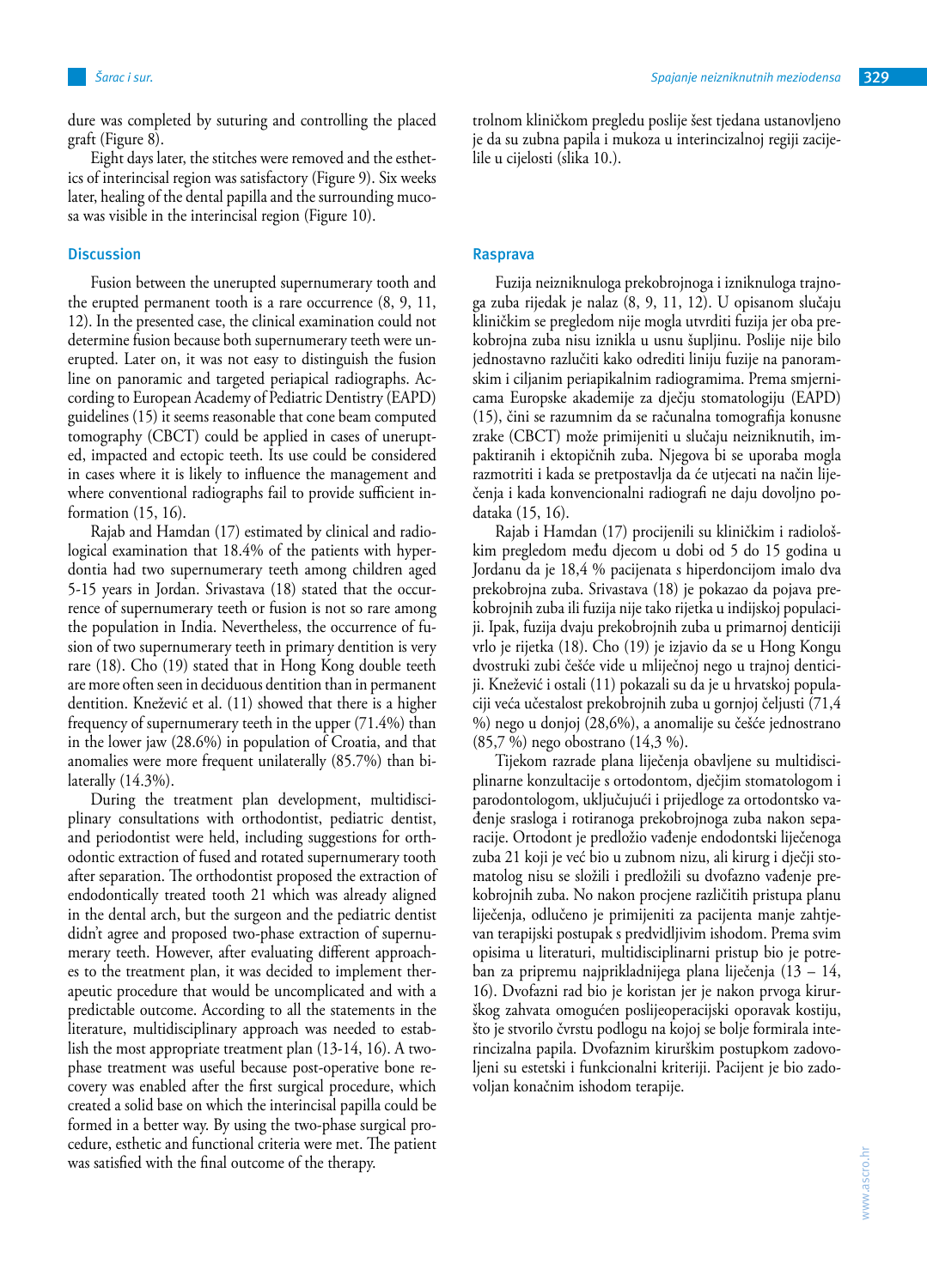#### **Conclusions**

This report shows a case of fusion of an unerupted mesiodens with a permanent maxillary central incisor and one additional supernumerary tooth located palatally. The treatment approach has included two phase surgical extractions of supernumerary teeth. Early diagnosis and appropriate surgical treatment of mesiodentes are important to decrease the risk of orthodontic, periodontal, endodontic, and esthetic problems. Excellent functional and esthetic results obtained in this case are attributable to team work, where specialized experts contributed to the selection of the most appropriate treatment.

### **Conflict of interest**

The authors declare no conflict of interest.

**Author's contribution: Z. S., R. Z. S. C.** – planned and performed the surgery procedure; **Z. S**. - completed the surgery treatment; **Z. S., R. Z., S. C.** – wrote the original draft; **K. G., D. G**. – wrote the concept and design, gave a critical review, worked on editing; **Z. S., R. Z., S. C., K. G., D. G**. - approved the final version of the article for publication. All authors discussed the case and contributed to the final manuscript.

#### **Sažetak**

Meziodens je najčešći prekobrojni zub koji se može pojaviti u području središnje maksilarne linije. Etiologija nije potpuno razjašnjena. U ovom članku opisan je slučaj nepotpune fuzije neiznuknutoga meziodensa s trajnim maksilarnim središnjim sjekutićem smještenim u zubnom luku. Intraoralni i radiografski pregledi upućivali su na spajanje krune i cervikalnog dijela korijena prekobrojnog zuba s trajnim sjekutićem. Kliničku sliku dodatno je kompliciralo još jedan palatalno smješten prekobrojni zub. Terapijski pristup uključivao je dvofaznu kiruršku terapiju uklanjanja prekobrojnih zuba. Rano dijagnosticiranje i odgovarajuće kirurško liječenje meziodensa važno je za smanjenje rizika od kliničkih komplikacija. Preporučuje se prijeoperacijsko 3D snimanje zato što omogućuje dobivanje točnih podataka i smanjuje opseg kirurškog zahvata te eventualne proceduralne komplikacije. U većini slučajeva prijeko je potrebna multidisciplinarna suradnja kako bi se dobila precizna dijagnoza, odabrala odgovarajuća terapija i postigao predvidiv ishod liječenja.

#### **Zaključak**

Ovaj prikaz slučaja opisuje fuziju neizniknutoga meziodensa s trajnim maksilarnim središnjim sjekutićem i jednim dodatnim prekobrojnim zubom smještenim nepčano. Pristup liječenju obuhvaćao je dvofaznu kiruršku ekstrakciju prekobrojnih zuba. Rano dijagnosticiranje i odgovarajuće kirurško liječenje meziodensa važno je da bi se smanjio rizik od ortodontskih, parodontoloških, endodontskih i estetskih problema. Izvrsni funkcionalni i estetski rezultati dobiveni u ovom slučaju mogu se pripisati multidisciplinarnoj suradnji koja je rezultirala odabirom najprikladnijega mogućeg liječenja.

### **Sukob interesa**

Autori nisu bili u sukobu interesa.

**Doprinos autora: Z. S., R. Z. S. C**. – planiranje i obavljanje kirurškog zahvata; **Z. S.** – završetak kirurškog liječenja; **Z. S., R. Z., S. C.** – pisanje – izvorni nacrt; **K. G., D. G**. – pisanje koncepta i dizajn, kritički pregled i uređivanje; **Z. S., R. Z., S. C., K. G., D. G.** – odobravanje konačne inačice članka za objavljivanje. Svi autori sudjelovali su u raspravi i pripremi konačne inačice rukopisa.

> **Zaprimljen:** 17. listopada 2020. **Prihvaćen:** 7. srpnja 2021.

**Adresa za dopisivanje** Kristina Goršeta Sveučilište u Zagrebu Stomatološki fakultet Gundulićeva 5 10 000 Zagreb telefon: +38514802110 faks: +38514802159

kgorseta@sfzg.hr

**MeSH pojmovi:** anomalije zubi; prekobrojni zub; ukliješteni zub; neiznikli zub; spojeni zubi; vađenje zuba **Ključne riječi:** nepravilnosti sjekutića, impaktirani zubi, prekobrojni zubi, meziodens, kirurška ekstrakcija

#### **References**

- 1. Zmener O. Root resorption associated with an impacted mesiodens: a surgical and endodontic approach to treatment. Dent Traumatol. 2006 Oct; 22(5): 279-82
- 2. Grahnen H, Granath LE. Numerical variation in primary dentition and their correlation with the permanent dentition. Odont Revy. 1961;12:348-57.
- 3. Brook AH. Dental anomalies of number form and size. J Int Assoc Dent Child 1973;14:83—87.
- Chipashvili N, Vadachkoria D, Beshkenadze E. Gemination or fusion? - challenge for dental practitioners (case study). Georgian Med News. 2011 May;(194):28-33.
- 5. Demircioglu Guler D, SenTunc E, Arici N, Ozkan N. Multidisciplinary management of a fused tooth: a case report. Case Rep Dent. 2013;2013:634052.
- Rao P, Veena K, Chatra L, Shenai P. Twin tooth on either side: a case report of bilateral gemination. Ann Med Health Sci Res. 2013 Apr;3(2):271-3.
- 7. Milazzo A, Alexander SA. Fusion, gemination, oligodontia and taurodontism. J Pedod. Winter 1982;6(2):194-9.
- 8. Barac Furtinger V, Skrinjaric I. Double Teeth in Primary Dentition and Findings of Permanent Succesors. Acta Stomatol Croat.1991;1:39-43.
- 9. Hagman FT. Anomalies of form and number, fused primary teeth, a correlation of the dentitions. ASDC J Dent Child. Sep-Oct 1988;55(5):359-61.
- 10. Badole GP, Shenoi PR, Parlikar A. Endodontic management of central incisor associated with large periapical lesion and fused supernumerary root: a conservative approach. Restor Dent Endod. 2018 Oct 26;43(4):e44.
- 11. Knežević A, Travan S, Tarle Z, Šutalo J, Janković B, Ciglar I. Double tooth. Coll Antropol. 2002 Dec;26(2):667-72.
- 12. Hamasha AA, Al-Khateeb T. Prevalence of fused and geminated teeth in Jordanian adults. Quintessence Int. Jul-Aug 2004;35(7):556-9.
- 13. Ozden B, Gunduz K, Ozer S, Oz A, OtanOzden F. The multidisciplinary management of a fused maxillary central incisor with a talon cusp. Aust Dent J. 2012;57(1):98-102.
- 14. Hans MK, Shetty S, Chopra H. Bilateral fusion of permanent maxillary incisors. Indian J Dent Res. 2011 Jul-Aug;22(4):603-5.
- 15. Kühnisch J, Anttonen V, Duggal MS, Spyridonos ML, Rajasekharan S, Sobczak M, Stratigaki E, Van Acker JWG, Aps JKM, Horner K, Tsiklakis K. Best clinical practice guidance for prescribing dental radiographs in children and adolescents: an EAPD policy document. Eur Arch Paediatr Dent. 2020 Aug;21(4):375-386.